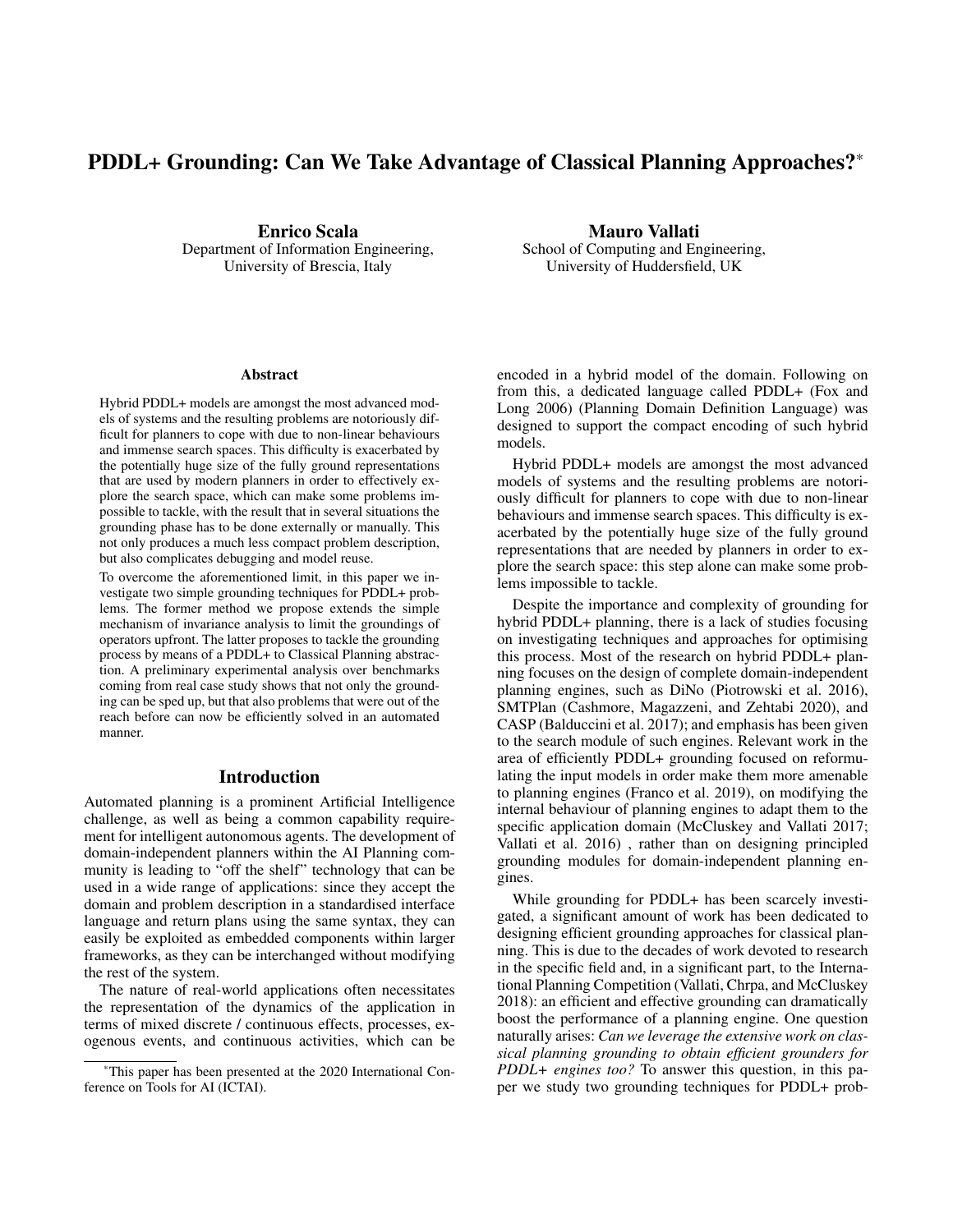lems. The first one exploits an extended static analysis that is aimed at identifying those elements that are necessary to be grounded in order to not lose any valid plan. The second method studies how to construct an abstracted, classical planning version of the PDDL+ and feed such a representation to off-the-shelf classical planning grounders. Both techniques have been designed in a modular fashion, to foster and support their integration into off-the-shelf planning engines in a way that any advancement in classical planning can be reflected in PDDL+ problems. Our experimental analysis, focused on challenging hybrid planning problems –also taken from real-world applications– and on the state-of-the-art planning engine ENHSP (Scala et al. 2016a; Scala, Haslum, and Thiébaux 2016), highlights the importance of grounding in PDDL+, and validate the fact that it is indeed possible to leverage on classical planning techniques for obtaining efficient and effective PDDL+ grounders.

### Background

For the sake of space, we assume the reader is familiar with the basic concepts of automated planning. For an extensive introduction to the field, the interested reader is referred to (Ghallab, Nau, and Traverso 2004).

Our work focuses on the language of hybrid planning with autonomous processes, also known as PDDL+ (Planning Domain Definition Language) introduced in (Fox and Long 2006). We will briefly report on the PDDL+ syntax and informally define its semantics.

#### Logical Foundations

PDDL+ is a language based on first-order logic that uses propositional, numeric predicates called fluents together with the standard connectives used in logic to postulate boolean and numeric formulas over them<sup>1</sup>. Propositional and numeric fluents are used to create relationship for list of objects and/or typed variables. Each such fluent is given a name through a label specifying the identifier of such a relation. For instance, the propositional fluent (on A B) can be used to specify the fact that the object A is on the object B; the numeric fluent (distance  $C$  D) specifies the distance between city C and D. Objects are finite and typed entities modelling basic elements of the world. Variables are devices by which one can represent generic fluents. A fluent is said to be ground if the associated list does not contain variables; unground otherwise. A propositional fluent can be true or false. A numeric fluent can instead take any value from  $Q \cup {\{\perp\}}$ .

A first-order formula over such fluents is defined recursively. Let  $\psi$  and  $\phi$  be two first-order formulas:

- $\psi$  being a propositional fluent is a formula
- $\langle {\geq}, >, = \}, \xi, 0 \rangle$  where  $\xi$  is an arithmetical expression over some numeric fluents is a formula
- $\neg \psi$  is a formula
- $\psi \wedge \phi$  is a formula

•  $\psi \vee \phi$  is a formula

We use these formulas with the purpose of constraining assignments to propositional or numeric predicates to satisfy some requirement. For instance we may want to say that (on A B) needs to hold in order for a goal to be reached, or some action applicable. A PDDL+ domain models those requirements that are general for a given domain.

Definition 1 (PDDL+ Domain Model) *A PDDL+ planning domain model is defined by the tuple*  $\langle T, C, F, X, A, E, P \rangle$ *:* 

- *•* T *(Types) is a set of types.*
- *•* C *(Constants) is a set of typed objects, each of which is simply a name given to the object, and its type.*
- *•* F *and* X *are sets of propositional and numeric fluents, respectively.*
- *•* A *(Actions),* E *(Events), and* P *(Processes) are sets of transition schemata. A transition schema is the tuple*  $\langle \overline{\sigma}, \textit{pre}, \textit{eff} \rangle$  where:
	- σ *is a sequence of objects from* C *or variables typed in*  $T$
	- *pre is a first order formula .*
	- *eff is a set of Boolean and numeric effects. Boolean effects are assignments*  $\langle p, \{T, \perp\} \rangle$  *with*  $p \in F$  *where numeric effects are assignments*  $\langle p, \xi \rangle$ *, with*  $\xi$  *being an arithmetical expression.*
	- *Both pre and eff only mention fluents from* σ *or objects from* C*.*

A planning problem is defined combining a planning domain model  $\overline{D}$  with a set of typed objects, an initial state and a goal. A planning problem asks whether, given a planning domain model, a set of objects, an initial state and a goal, there is a plan that lets the agent achieves the goal from such an initial state, considering the constraints imposed by  $D$ , and the actions that can be performed. More formally:

Definition 2 (PDDL+ Problem) *Let* D *be a PDDL+ domain model; a planning problem is the tuple* Π :  $\langle D, O, I, G \rangle$  where:

- *•* O *is a set of typed objects.*
- *•* I *is a function that assigns i) a truth value to all ground propositional fluents in* F *over compatible objects from* C ∪ O *ii) a rational value to all ground numeric fluents obtained substituting all numeric fluents in* X *over compatible objects from*  $C \cup O$ .
- *•* G *is a first order formulas over ground propositional and numeric fluents.*

For the sake of compactness, the initial state is usually specified in closed world assumption using the so called settheoretic formulation (Ghallab, Nau, and Traverso 2004). That is, the initial state is a set of some subset of propositional fluents and a set of assignments for some subset of numeric fluents. Everything that does not belong to this assignment is assumed to be false (for propositional fluents) or undefined (for numeric fluents).

Having defined what a PDDL+ domain model and a problem are, we can now talk about ground transitions.

<sup>&</sup>lt;sup>1</sup>The logical pillars of the language resemble those used in Satisfiability Modulo Theory languages (Barrett and Tinelli 2018).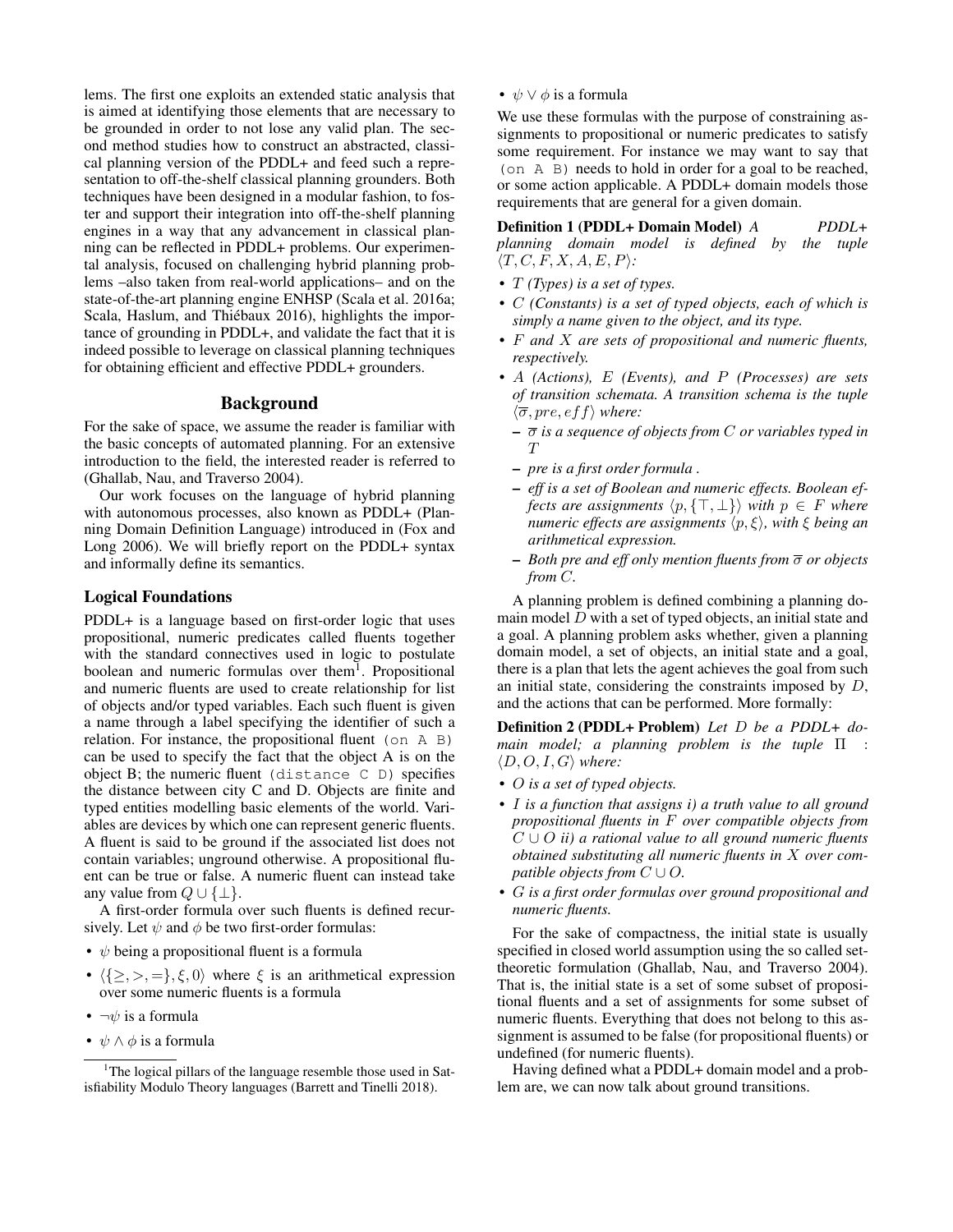```
(:action switchPhase
   :parameters (?p - phase ?i - intersection)
   :precondition (and
           (controllable ?i)
           (activePhase ?p)
           (contains ?i ?p)
           (> (phaseTime ?i) (minPhaseTime ?p) ))
   :effect (and
           (trigger ?i) ))
(:process flowrun_green
   :parameters (?p - phase ?r1 ?r2 - link)
   :precondition (and
           (activePhase ?p)
           (> (occupancy ?r1) 0.0)
           (> (turnrate ?p ?r1 ?r2) 0.0)
           (< (occupancy ?r2) (capacity ?r2)))
   :effect (and
           (increase
       (occupancy ?r2) (* #t (turnrate ?p ?r1 ?r2)))
           (decrease
        (occupancy ?r1) (* #t (turnrate ?p ?r1 ?r2)))))
```
Figure 1: An example of PDDL+ action and process taken from the Urban Traffic Control domain (McCluskey and Vallati 2017; Antoniou et al. 2019).

#### Definition 3 (Ground Transition and Grounding) *A*

*transition is ground if the parameters list only involves objects. Let* Ω *be a set of typed objects. The groundings of a transition schema a over*  $\Omega$  *is denoted by*  $\sigma(a, \Omega)$  *and corresponds to the set of all ground transitions obtained by substituting* σ *with a list of compatible objects taken from* Ω*, and then substituting each occurrence of the variables which were in*  $\overline{\sigma}$  *with the newly introduced objects. Actions, processes and events are all transitions; therefore we will also talk about ground actions/processes/events when needed.*

Hereinafter we subscript every conjunctive structure in the problem with  $B$  and  $N$  to isolate the components that talk only about propositional (B) or numeric (N) fluents. This gets applied to the structure of formulas and in the initial state. As we will see, this is useful for mapping numeric into classical planning problems.

Figure 1 shows an example of a PDDL+ action and taken from the Urban Traffic Control domain (McCluskey and Vallati 2017), that will be considered in the experimental analysis. The action allows to model the decision of the planning engine to stop early a traffic light phase; the continuous effects of the movement of traffic is modelled by the process.

### Semantics, Plans and Validity (Intuitively)

The semantic of a PDDL+ planning problem is defined using the theory of hybrid automata (Henzinger 1996). We will hereby report the basic semantics, the notion of a plan and its validity intuitively. We say that a formula is satisfied in a state if such a state is a model for the formula. A ground action is applicable in a state if its precondition formula evaluates to true on that state. Events and processes are said to be active in a state if their preconditions are satisfied. The application of an action in a state s instantaneously updates those numeric and propositional fluents which are modified by its effects. Active processes initiate flows of continuous changes for subsets of numeric variables. The numeric effect of a process is to be understood as the derivative of some variable  $x$ . Events trigger instantaneous changes on the state if their preconditions are satisfied. Actions are decisions that can be taken by the planning agent. Processes and Events are responses of the environment and cannot be controlled directly by the agent. A plan is a set of pairs  $\langle t_i, a_i \rangle$  where  $t_i \in Q$  and  $a_i \in \sigma(A)$ . A plan is valid if each action is applicable at the time associated with it. Plan validation corresponds to the task of evaluating whether each action precondition is satisfied in the trajectory of states induced by the active processes (that can change over time), the events that have been triggered, and the actions executed. A plan is a solution if the last state of the trajectory induced by all actions processes and events is a goal state, that is a state in which the goal formula is satisfied.

### Domain-independent PDDL+ Grounding

This section is devoted to introduce two alternative routes for performing PDDL+ grounding.

#### Static Analysis Method

The first approach that we present is based on the idea of exploiting a static analysis of the domain model for focusing the generation of ground actions only towards a smaller set of parameters. Such a subset of parameters is restricted leveraging from the necessary condition arising by looking at the static conjuncts belonging to the transition schema precondition, and the hidden preconditions emerging from numeric effects that need to be applied.

This idea has been already exploited in classical planning with great success since the earlier work by Hoffmann and Nebel in the FF planning system (Hoffmann and Nebel 2001). As we will see in this section it is possible to straightforwardly extend this approach to the case of hybrid PDDL+ planning. This boils down at extending the static analysis to consider not only actions, but also processes and events as possible transitions that can change the value of some predicate and/or fluent. In a nutshell, the idea is to consider events and processes just as actions. Notice that this is a safe relaxation in that we give to the planning agent the possibility of directly controlling the environment. This obviously leads to enlarging the set of possible trajectories<sup>2</sup>.

More formally, let  $\Pi$  be a PDDL+ planning domain model. We say that a propositional or a numeric fluent  $v$  is static iff  $\forall t \in A \cup E \cup P$ .*abstract* $(v, t) \cap$  *affected* $(t) = \emptyset$ where

•  $abstract(v, t)$  is the set of propositional or numeric fluents (depending on whether  $v$  is a propositional or numeric fluent) obtained by getting abstracted versions of such a fluent through some transition  $t$ . This abstraction amounts at substituting the variables in the parameters of

<sup>&</sup>lt;sup>2</sup>A similar relaxation schema has been implemented by the AIBR relaxation heuristic presented by (Scala et al. 2016b).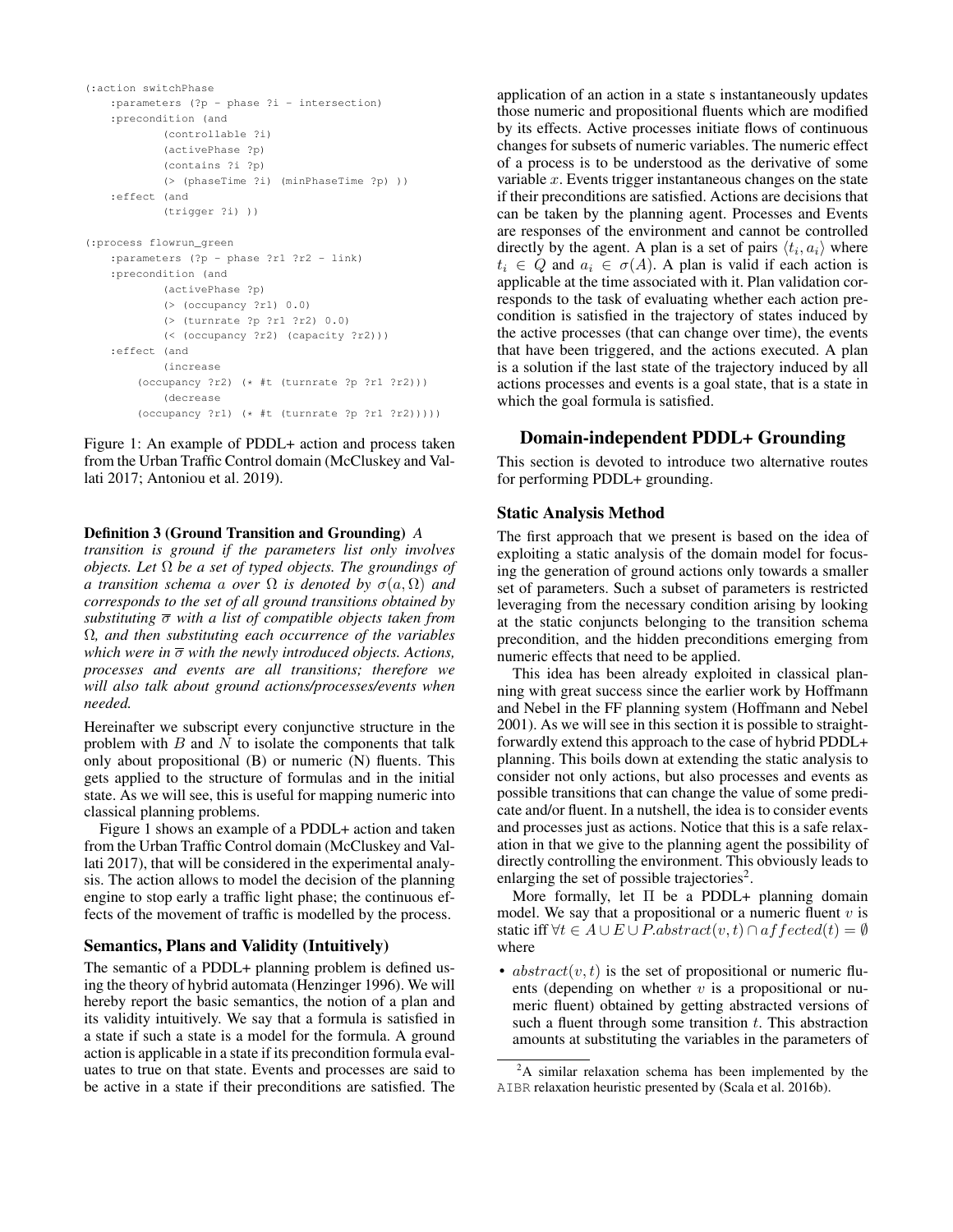$v$  (if any) with compatible variables taken from the parameters of t. Note that there may be different substitutions also in this case, depending on which variables from the parameters list are taken.

•  $\alpha$  *f*  $\beta$  *fected*(*t*) is the set of propositional or numeric fluents that are affected by the transition. That is  $\alpha f \beta \, \text{ct} \, d(t) =$  $\{v_1 | \langle v_1, \xi \rangle \in eff(t) \} \cup \{v_1 | \langle v_1, \{\top, \bot\} \in eff(t) \rangle \}$ 

Intuitively, given a set of static propositional and numeric fluents, and an action  $t$ , the set of possible substitutions for the variables belonging to t parameters, i.e.,  $\bar{\sigma}$  (t) can be constrained looking at the necessary static precondition conjuncts that need to be true for that transition to be applicable, and looking at those numeric effects that need the evaluation of some numeric fluents in order to be evaluated. More precisely, we start from the universal substitution  $Sub : V \to O \cup C$  that maps every variable to a set of objects. Then, we iterate over all identified static fluents and reduce the objects to be mapped only towards those that cannot be proved statically unreachable.

For instance, let us consider the example presented in Figure 1. The (trigger ?i) predicate is not a static predicate because its truth value may depend on whether the action (switchPhase) (with compatible parameters) is applied or not. Different is the situation for the (turnrate ?p ?r1 ?r2) numeric predicate. The value of this predicate cannot be changed by any action in the problem, so its numerical value solely depends on the initial state of the problem. This is indeed a static numeric predicate. In particular, if some grounding of this predicate is less or equal than 0, the parameters used for that grounding cannot be used in the flowrun\_green parameters' list. Our static analysis method will not even try to ground the actions associated to those parameters for which (turnrate ?p ?r1 ?r2) leads to (> (turnrate ?p ?r1 ?r2) 0.0) being unsatisfied. This indeed reduces the number of groundings to only those combinations of parameters that do satisfy (> (turnrate ?p ?r1 ?r2) 0.0); a brute force grounding will require the cartesian product of all objects compatible with variables ?p ?r1 ?r2. Say you have 100 objects of each kind, this will require 1, 000, 000 of groundings. As we will see in our real-world use cases, this situation is not rare, and does happen due to the inherently weaknesses of relational representation in several domains and problems from the International Planning Competition, too (Vallati, Chrpa, and McCluskey 2018).

This method may reduce the number of mappings substantially, and therefore limits to some extent the combinatorial explosion of groundings caused by the cross-product of all universes of objects. Yet, it does not really exclude the groundings of some actions that could be easily detected as unreacheable. Let us come back to the example shown in Figure 1. Note that, although we do not know in general whether a specific (trigger ?i) will ever be satisfied, we do know that only some of them can eventually be reached. Those are the ones obtained by applying the action swithcPhase with some parameter, or by a dedicated additional process not shown in the provided example. Many

of these actions and processes are indeed not reachable, and this can be easily detected by noticing that the predicate (contains ?i ?p) is itself a static predicate.

In order to fully exploit this intuition in a systematic fashion, next section shows how to make use of a classical planning abstraction, and therefore leverage from relaxed reachability grounding mechanisms present in state of the art classical planning engines.

## Abstracting PDDL+ Problems into Classical Problems.

In this section we show how to leverage from grounding systems developed for classical planning. A classical planning problem differs from a PDDL+ problem in that: (i) classical actions are not timed and are instantaneous; plans are just sequences of partially ordered ground actions, (ii) there are no numeric fluents and therefore formulas cannot contain them, and (iii) there are no processes nor events that can change the state of the world autonomously; classical planning only models the planning agent's decisions. Everything that is not modified by the action effects remain unchanged (frame axiom).

For the sake of clarity, let us omit names of structures (e.g., actions, events) when obvious from the context and refer to propositional and numeric predicates using simply proposition and numeric. Let us furthermore denote with  $\Pi$  :  $\langle T', C', O', F', A', I', G'\rangle$  a classical planning problem obtained by merging a domain model and an instance problem representation<sup>3</sup>. We denote with  $\tau$  the abstraction from a PDDL+ problem to a classical planning problem.  $\tau$  is formally a mapping from a PDDL+ problem  $\Pi' : \langle T, C, F, X, A, E, P, O, I, G \rangle$  to the classical planning problem  $\Pi'$ :  $\langle T', C', F', A', O', I', G' \rangle$  satisfying the following assertions:

- $T' = T$
- $C' = C$
- $Q' = Q$

• 
$$
I' = I'_B \cup \bigcup_{\langle f_i, k_i \rangle \in I_N} f_i
$$

•  $A' = \bigcup$  $\bigcup_{t \in A \cup E \cup P} \langle pre_{N \to F}(t), eff_{N \to F}(t) \rangle$  where  $– pre_{N\to F}(t) = abs(pref)) \wedge \qquad \wedge$  $f_i \in \xi$ . $\langle f_i, \xi \rangle \in eff_N (t)$  $f_i$  $- \; e f f_{N \to F}(t) = e f f_B(t) \cup$  $f_i.\langle f_i,\xi\rangle \in eff_N (t)$  $f_i$ •  $G' = abs(G)$ 

$$
G = \cos(\theta)
$$

•  $F' = F \cup X$ 

where  $abs(\psi)$  is the abstraction of a general formula  $\psi$  given in negation normal form<sup>4</sup>, defined as follows:

 $3A$  classical planning problem is an obvious subclass of PDDL+ problems. They will not include any numeric condition, any numeric assignment or update, and any process or event.

<sup>&</sup>lt;sup>4</sup>This can be achieved by pushing negation down to atomic propositional term, and substituting negated numeric constraints with disjunctions.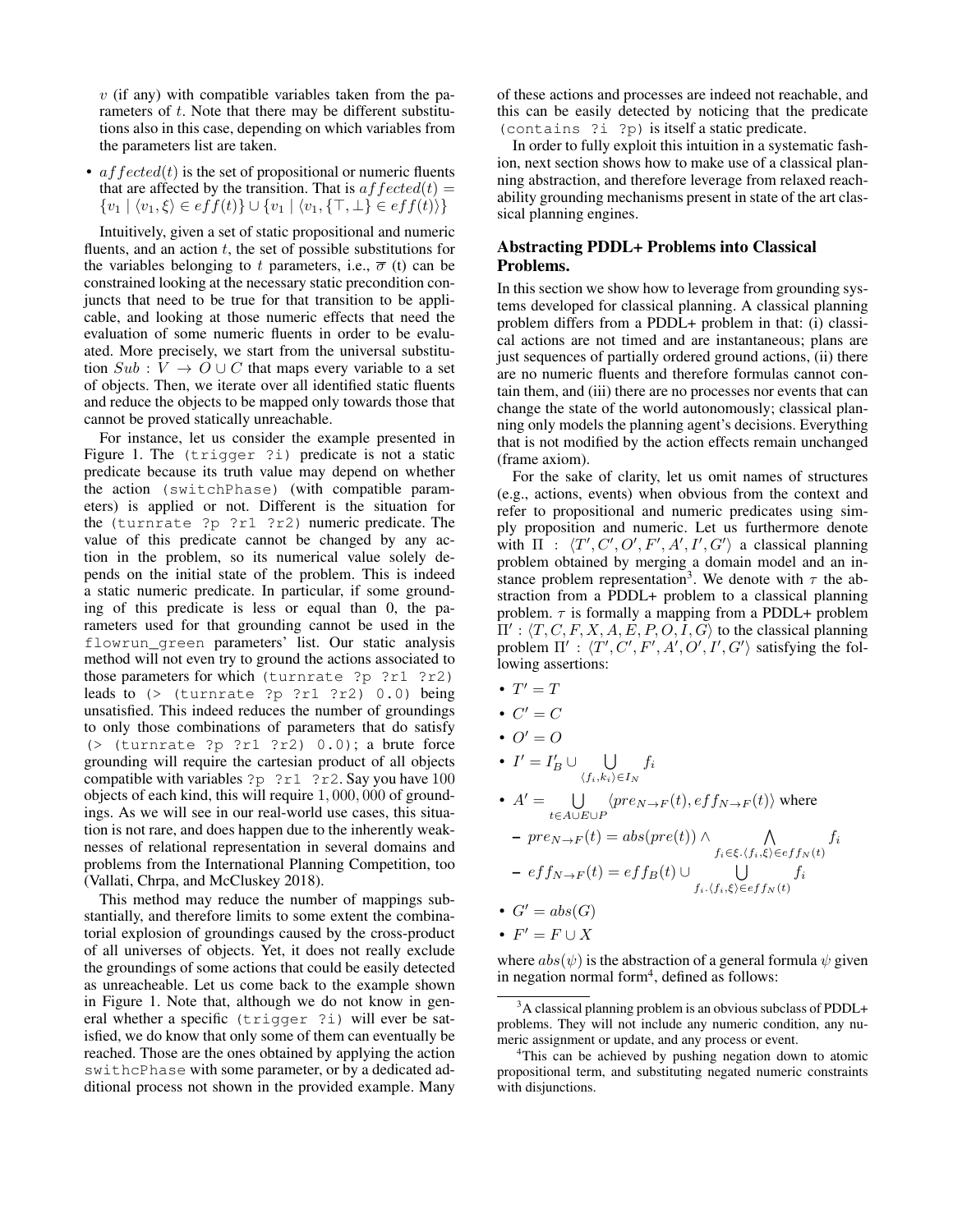$$
abs(\psi) = \begin{cases} \psi & \text{if } \psi \text{ is a proposition} \\ \bigwedge_{f_i \in \xi \cdot \langle R, \xi, 0 \rangle \in \psi} f_i & \text{if } \psi \text{ is a numeric} \\ abs(\alpha) \wedge abs(\beta) & \text{if } \psi = \alpha \wedge \beta \\ abs(\alpha) \vee abs(\beta) & \text{if } \psi = \alpha \vee \beta \\ \neg abs(\alpha) & \text{if } \psi = \neg \alpha \end{cases}
$$
 (1)

Coming back to the example presented in Figure 1, take for instance the constraint (< (occupancy ?r2) (capacity ?r2)).

This constraint involves two numeric predicates, i.e., (occupancy ?r2) (capacity ?r2). These two predicates will be reinterpreted as two new fresh propositional predicates by Equation 1 with the same name. They will be made true, only if some other action, process or events assign them somehow.

Definition 4 (Reachable Ground Actions) *The reachable ground actions for a planning problem* Π *is the set of ground actions that can be eventually reached by iteratively applying actions starting from the initial state up-to saturation.*

Proposition 1 (Over-approximation of PDDL+ through  $\tau$ ) *Let* Π *be a PDDL+ planning problem, the set of reachable ground actions, processes and events is a subset of the ground actions reachable in*  $\tau(\Pi)$  *(with the proper transformation from action to process and events).*

Proof 1 (Proof Sketch) *We can prove this by observing that each atom in some formula of* Π *that is achievable implies that the same atom, or its abstraction in case we are dealing with numeric condition, is achievable in*  $\tau(\Pi)$  *(note that the contrary is not true, i.e., there can be cases where an atom in the abstraction is reachable, but it is not in the concrete problem). If the set of atoms that is reachable is the same, we can safely observe that all those actions in*  $\tau(\Pi)$  *that have their precondition reachable will become themselves reachable. This observation is trivial for propositional condition, and only a bit more involved for numeric conditions. For this latter case indeed, if some numeric condition is reachable in* Π*, this means that there is an action that can eventually satisfy it by interacting with some numeric variable in it. If we look at the abstraction operator of Equation 1, we observe that it suffices to have all numeric predicates evaluated in the numeric condition. And this is indeed the case if there is some action assigning it, or the initial state setting them to some value. Analogous is the consideration for the right hand side of all effects in the transitions.*

Calculating the exact set of reachable ground actions is however unfeasible because it would require unrolling the complete transitions system, which, in the case of a PDDL+ problem may imply visiting an infinite set of states. However, thanks to the fact that we have a finite abstraction of the problem we can limit this worst case behaviour adopting approximations that are used in classical planning problems. As matter of facts, in order to overcome the problem of detecting all reachable actions, modern classical planners use relaxed reachability grounding, based on ideas borrowed by Answer Set Programming (Helmert 2009). This gives us a superset of reachable actions in that the transition system is itself approximated with one where the validity of conditions grows monotonically. Thanks to Proposition 1 then, we know that the set of reachable actions for the abstraction of a PDDL+ problem is a superset of the actions reachable in classical planning. By transitivity, we can hence use the classical ground actions as a way to over-approximate the reachable grounding for all events, actions and processes for the concrete PDDL+ problem. Of course, once this approximation is done, we can perform reachability analysis on numeric problems (such as (Scala, Haslum, and Thiébaux 2016)) and refine the set of ground action even further. Yet, this refinement is already done on a smaller set (the one computed by the classical planning abstraction), so it is expected to be done much faster. To some extent, this method can be seen as a two level reachability analysis. The former is dealt with using classical planning. The latter using techniques that are aware of the numeric structure of the problem.

The abstraction based mechanism has the obvious advantage of capturing deeper causal dependencies between actions. However, it introduces a bit of an overhead. The system indeed needs to make use of an external classical planner, and there may be delays caused by encoding and decoding information from and to the PDDL+ representation. Next section studies this aspect empirically.

### Experimental Analysis

This experimental analysis aims at evaluating the impact and the importance of the proposed domain-independent PDDL+ grounding techniques for solving hybrid planning instances.

### Experimental Settings

We implemented the considered grounding techniques as a modular component of the state-of-the-art planning engine ENHSP (Scala et al. 2016a; Scala, Haslum, and Thiebaux ´ 2016). ENHSP is a Java-based planning engine that includes a wide range of domain-independent search techniques and heuristics for solving PDDL+ planning instances, and is modular in nature. The results reported in this analysis have been obtained by running ENHSP with default parameters unless differently specified. The classical planning abstraction of our PDDL+ problem is given to the Fast-Downward Grounding mechanism. Then, we collect all the ground actions and remap them in the original actions/processes/events they have been generated from.

We consider three different grounders in this analysis. The *Naive* grounder is our baseline: it naively grounds everything without any sort of pre-processing. The Static grounder refers to the first approach introduced in the "Domain-independent PDDL+ Grounding" section , while  $FDI$  is the term used to indicate the second approach described in that section.

All the experiments were performed on an Intel i7- 4750HQ CPU, 8 Gb of RAM and Linux operating system. A 15 CPU-time minutes cut-off time limit was enforced.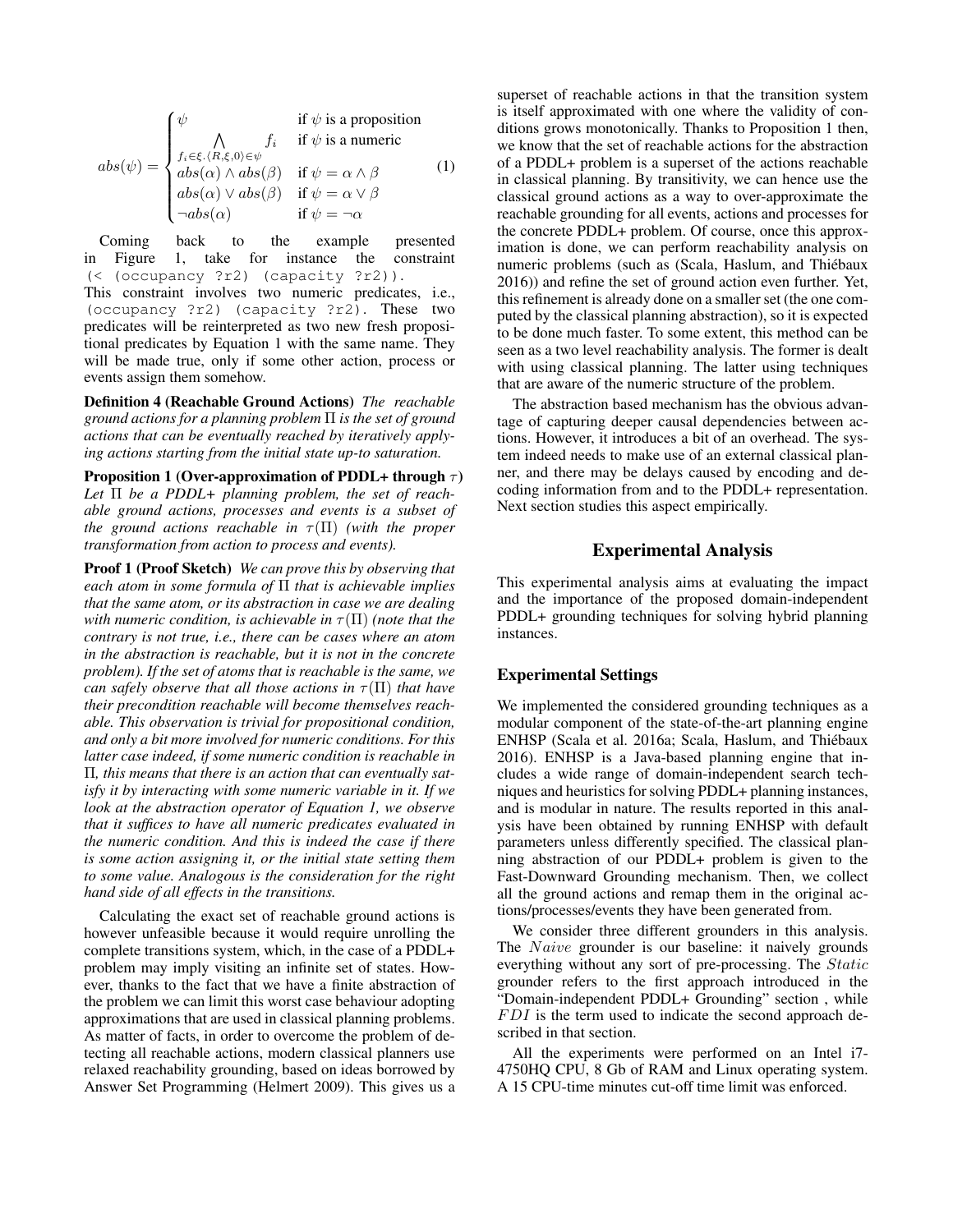Table 1: Results, in terms of grounding size, CPU-time needed by the grounding process, and runtime, achieved by ENHSP when using the three introduced grounders on the considered set of benchmarks. "–" indicates that the grounding process run out of memory. A runtime value of 900.0 indicates timeout. Bold is used to indicate best results with regards to the considered metrics.

|                | <b>Baxter</b>                |                     |                  |                       |                     |            |                        |                     |            |
|----------------|------------------------------|---------------------|------------------|-----------------------|---------------------|------------|------------------------|---------------------|------------|
|                | Grounding Size               |                     |                  | <b>Grounding Time</b> |                     |            | <b>Overall Runtime</b> |                     |            |
|                | $\overline{Naive}$           | $\overline{Static}$ | <b>FDI</b>       | Naive                 | Static              | <b>FDI</b> | Naive                  | $\overline{Static}$ | <i>FDI</i> |
| 1              | 16,425                       | 2,796               | 276              | 0.6                   | 0.6                 | 0.6        | 251.5                  | 70.3                | 29.0       |
| 2              | 17,632                       | 2,864               | 342              | 0.7                   | 0.6                 | 0.6        | 349.1                  | 89.7                | 43.2       |
| 3              | 8,100                        | 1,457               | 621              | 0.6                   | 0.4                 | 0.6        | 900.0                  | 900.0               | 344.2      |
| 4              | 5,225                        | 1,004               | 756              | 0.6                   | 0.4                 | 0.6        | 900.0                  | 900.0               | 900.0      |
| 5              | 65,700                       | 6,640               | 5,589            | 0.8                   | 0.6                 | 0.6        | 900.0                  | 900.0               | 900.0      |
|                | <b>Rovers</b>                |                     |                  |                       |                     |            |                        |                     |            |
|                | <b>Grounding Size</b>        |                     |                  | <b>Grounding Time</b> |                     |            | <b>Overall Runtime</b> |                     |            |
|                | Naive                        | Static              | <i>FDI</i>       | Naive                 | Static              | FDI        | Naive                  | $\overline{Static}$ | <i>FDI</i> |
| 1              | 304                          | $\overline{87}$     | 73               | 0.5                   | 0.4                 | 0.4        | 1.3                    | 1.3                 | 1.5        |
| 2              | 42,526                       | 1,065               | 96               | 0.5                   | 0.6                 | 0.5        | 11.5                   | 5.6                 | 2.4        |
| 3              | 472,216                      | 3,255               | 96               | 2.3                   | 0.6                 | 0.6        | 47.5                   | 13.2                | <b>3.0</b> |
| 4              | 472,216                      | 3,255               | 96               | 7.4                   | 0.8                 | 0.6        | 48.9                   | 14.1                | 3.4        |
| 5              | 946                          | 219                 | 162              | 0.5                   | 0.5                 | 0.5        | 900.0                  | 900.0               | 900.0      |
|                | <b>Urban Traffic Control</b> |                     |                  |                       |                     |            |                        |                     |            |
|                | <b>Grounding Size</b>        |                     |                  | Grounding Time        |                     |            | <b>Overall Runtime</b> |                     |            |
|                | Naive                        | Static              | $\overline{FDI}$ | Naive                 | $\overline{Static}$ | <b>FDI</b> | Naive                  | Static              | <i>FDI</i> |
| 1              | 87,660                       | 73,104              | $\overline{292}$ | 3.4                   | 3.1                 | 0.8        | 900.0                  | 115.5               | 1.7        |
| $\overline{2}$ | 87,660                       | 73,104              | 292              | 3.6                   | 3.0                 | 0.8        | 900.0                  | 314.5               | 2.1        |
| 3              | 670,311                      | 562,799             | 584              | 14.2                  | 16.6                | 1.0        | 900.0                  | 900.0               | 3.9        |
| 4              |                              |                     | 876              |                       |                     | 1.3        |                        |                     | 61.0       |
| 5              |                              |                     | 876              |                       |                     | 1.3        |                        |                     | 72.3       |

### Considered Benchmarks

Traditional PDDL+ benchmarks include a very limited number of objects and a restricted number of predicates, operators, processes, and events. In fact, most of the existing benchmarks have been built as toy examples to test some specific aspects of the PDDL+ language. For this reason, following the approach exploited by (Franco et al. 2019), the experimental evaluation is performed by considering three benchmark domains, namely Rover, Urban Traffic Control, and Baxter. In this analysis, we considered five instances per domain.

The well-known Rovers domain model introduced in IPC-3 (Long and Fox 2003), originally designed as a temporal domain model, has been extended in PDDL+ by modelling as continuous processes the movements of the rovers, and the energy generation via solar power. Each of the mentioned processes can be controlled by the planner using two actions, and is constrained, where appropriate, via events.

The Urban Traffic Control (UTC) domain has been originally introduced in (Vallati et al. 2016). It models the use of planning for generating traffic light signal plans, in order to de-congest an area of an urban region. In this analysis we considered the problems introduced in (McCluskey and Vallati 2017), which involved a network of 10 junctions, and we extended it by considering problems with 20 and 30 junctions, obtained by connecting identical regions. On benchmarks from this domain, ENHSP has been run with a delta  $(-d)$  value of 50.0.

Finally, the Baxter domain exploits planning for supporting robots in dealing with articulated objects manipulation tasks (Bertolucci et al. 2019). The available domain model has been extended by adding events for preventing movements wider than 360 degrees. Problems consider articulated objects composed of between 5 and 15 links, and between 2 and 10 grippers.

#### Results

Table 1 compares the results achieved by ENHSP using the three considered grounding techniques. Results are presented in terms of grounding size, i.e. the sum of instantiated actions + processes + events, the CPU-time needed by the grounding process, and the overall CPU-time needed by the planning engine to solve the considered planning problem. The overall CPU-time includes all the steps needed by the planning engine, and therefore includes grounding, preprocessing, search, etc.

It comes as no surprise that  $Naive$  is the technique that is consistently delivering the worst possible performance both in terms of grounding size, and in terms of time needed to solve the planning instance. When compared to the other grounders, Naive can lead to a grounding that is orders of magnitude larger: this is then reflected in the much higher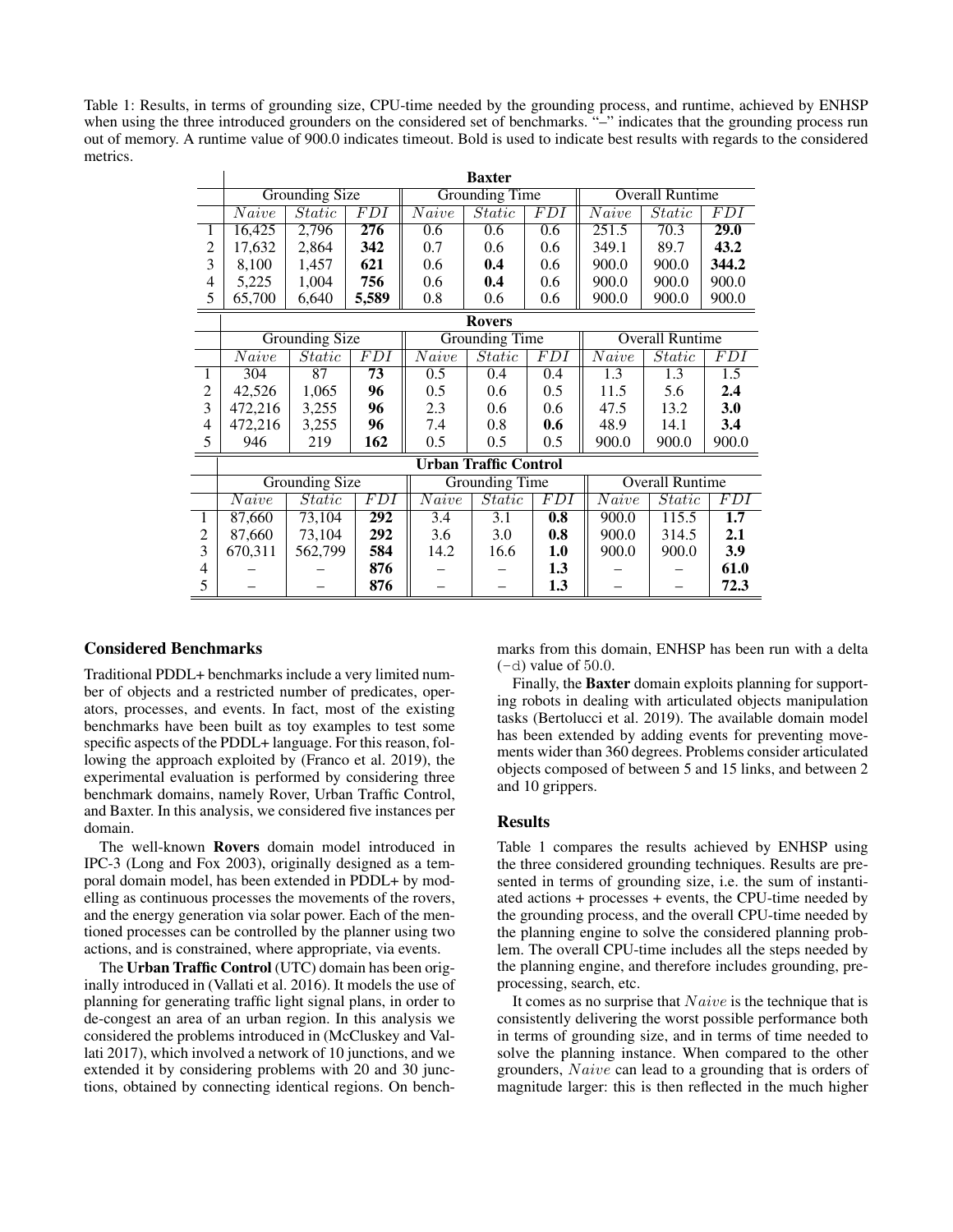CPU-time needed to solve the planning instances. Despite the fact that such results are quite intuitive, this analysis provides clear evidence of the detrimental impact that an inefficient grounder can have on the performance of an otherwise efficient planning system. In a sense, the  $Naive$  results give a measure of how important grounding is for PDDL+. To the best of our knowledge, this is the first time that this aspect has been neatly assessed.

When comparing *Static* and FDI, Table 1 clearly indicates that  $FDI$  is always able to produce a ground that is significantly smaller; at least an order of magnitude smaller. Notably, in instances from the UTC domain, the FDI grounding is between 2 and 3 orders of magnitude smaller than the corresponding Static one. In the Baxter domain, the use of the  $FDI$  grounder allows the planning engine to deliver the best runtime performance. In other words, the reduced grounding size is positively affecting also the subsequent steps. When analysing the provided output, we observed that the lower runtime is not only due to the reduced time needed by actually generating the ground problem, but the smaller grounding size is having an impact also on the search steps, resulting in a larger area of the search space being explored. Similar results have been observed in the Rovers domain. In this domain, the Static grounder can lead to runtime performance that are comparable to those achieved by using  $FDI$  only on the easiest instance.

The UTC domain provides the most challenging instances in terms of the potential size of the grounding. A large number of processes, events, and functions are used in this model. Noteworthy, in 2 instances of this domain the Static grounder runs out of memory, while the  $FDI$  grounder is able to minimise the size of the instantiated problem, and allows the planning engine to find a solution with the cutoff time.

An interesting aspect to observe is that the impact of a grounding technique on the overall CPU-time of the planning engine is not only due to the time needed by the grounder itself. Looking at the results presented in Table 1, it is clear that in two of the considered benchmark domains, the differences in CPU-time between the Naive, Static, and FDI grounders are negligible. In Baxter and Rovers, the main differences on the runtime of the planning engine is due to the fact that the provided ground is small and include the relevant actions needed to solve, and is therefore supporting the search module by effectively making the search easier. What happens in the UTC domain is slightly different: in this case the ground can be extremely large, and in fact significant differences can be observed also in the grounding times. These results suggest that an effective grounder can positively affect the planning process in many ways, according to the structure of the benchmarks.

It is worth emphasising that the grounder alone can determine whether or not the planning engine will be able to solve a given instance at all. This is particularly relevant in Baxter and UTC, that are PDDL+ models derived from real-world planning applications.

# **Conclusions**

Hybrid PDDL+ models are needed to correctly and accurately represent the dynamics of real-world applications. PDDL+ models are amongst the most advanced symbolic planning models, and are notoriously difficult for planning engines to cope with. Complexity is exacerbated by the potentially huge size of the fully ground problems, that are needed by planning engines in order to explore the search space. Despite the importance of the grounding step for any domain-independent PDDL+ planning engine, there is a lack of work devoted to the specific topic.

In this paper we introduced two approaches for efficient and effective domain-independent PDDL+ grounding. In particular, we focused on investigating whether the vast amount of work done in the classical planning field could be exploited also for supporting PDDL+ grounding. The approaches have been developed in a modular fashion, and can be easily plugged into existing planning systems based on forward search. Our experimental analysis, that includes large benchmarks derived from real-world applications, showed that: (i) Regardless of the efficiency of the search approach exploited, the grounding step alone can become so critical that it may determine whether a planning instance can be solved or not; (ii) Grounding everything and hoping that the search component will efficiently navigate through the search space is the worst possible option, and (iii) it is indeed possible to fruitfully exploit grounding techniques that have been originally designed for classical planning.

Future work will focus on tailoring the grounding to some numeric aspects of the PDDL+ formalism, and on assessing whether a smart grounding approach can support the validation of complex scenarios.

### References

Antoniou, G.; Batsakis, S.; Davies, J.; Duke, A.; McCluskey, T. L.; Peytchev, E.; Tachmazidis, I.; and Vallati, M. 2019. Enabling the use of a planning agent for urban traffic management via enriched and integrated urban data. *Transportation Research Part C: Emerging Technologies* 98:284 – 297.

Balduccini, M.; Magazzeni, D.; Maratea, M.; and Leblanc, E. 2017. CASP solutions for planning in hybrid domains. *Theory Pract. Log. Program.* 17(4):591–633.

Barrett, C. W., and Tinelli, C. 2018. Satisfiability modulo theories. In *Handbook of Model Checking*. Springer. 305– 343.

Bertolucci, R.; Capitanelli, A.; Maratea, M.; Mastrogiovanni, F.; and Vallati, M. 2019. Automated planning encodings for the manipulation of articulated objects in 3d with gravity. In *Proceedings of the XVIIIth International Conference of the Italian Association for Artificial Intelligence (Ai\*iA)*, 135–150.

Cashmore, M.; Magazzeni, D.; and Zehtabi, P. 2020. Planning for hybrid systems via satisfiability modulo theories. *J. Artif. Intell. Res.* 67:235–283.

Fox, M., and Long, D. 2006. Modelling mixed discrete-